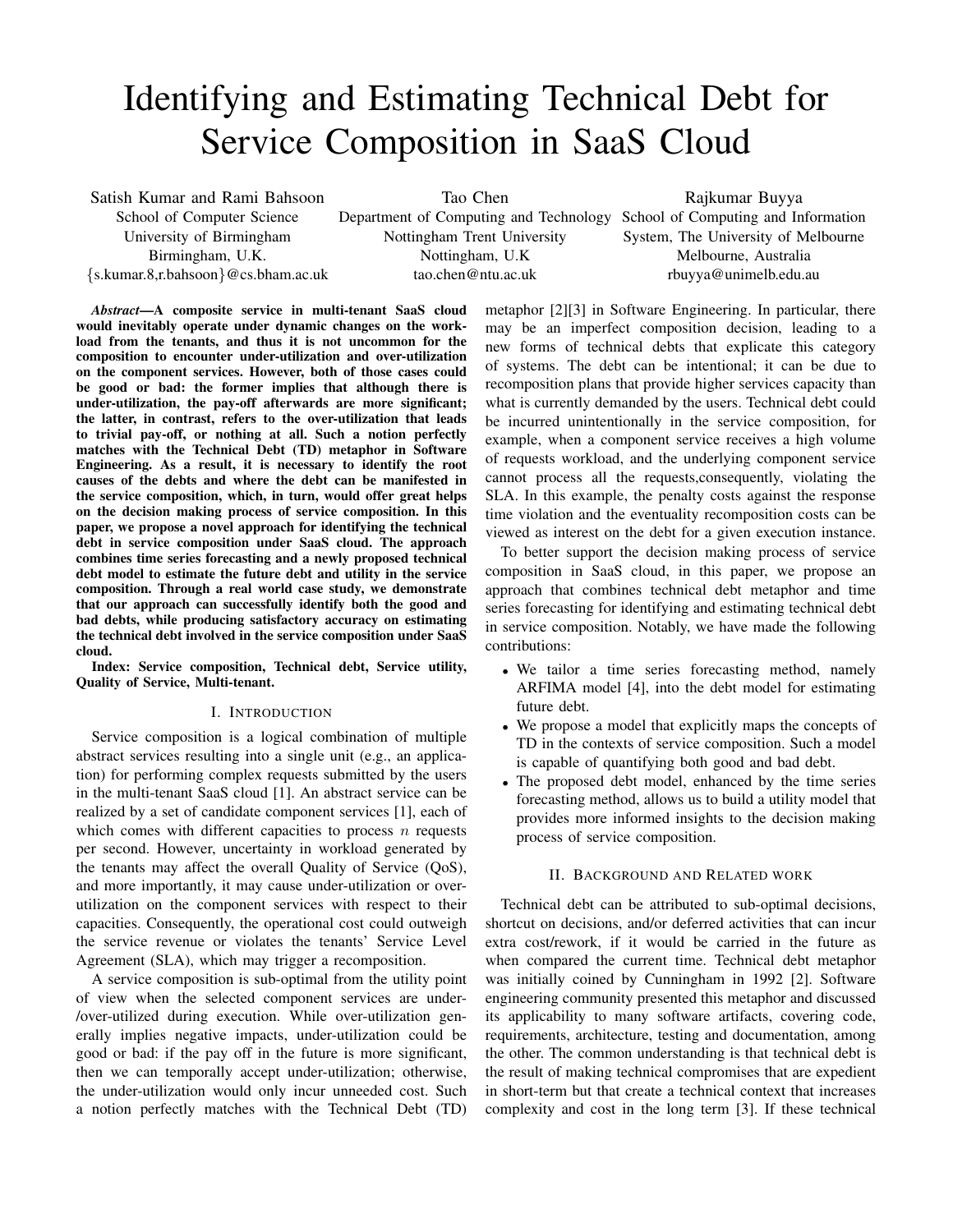compromises are not paid back than technical debt can be incurred and degrade the system quality or the development team productivity in long term. By incurring technical debt is not always bad, if organization makes informed decisions or strategic reasons about to incur debt [5]. McConnell [6] classified the term "technical debt" into intentional and unintentional. An intentional debt is the debt which is taken by an organization to optimize the present value in the software project rather than future value or to make informed decisions for gaining short-term benefits. On the other hand, unintentional debt can be incurred unknowingly when an organization makes nonstrategic or inappropriate decisions in software project.

In recent years, researchers applied technical debt metaphor in cloud computing based services. Alzaghoul et. al.[7] applied real option approach for managing technical debt at the service selection for the cloud-based service oriented architecture. They identified technical debt of substitution decisions bease on the Binomial Real Option approach. Skourletopoulos et. al. [8] described an approach for evaluating the technical debt for the selection of mobile cloud-based service. The problem is formulated based on the cost-benefits analysis and considered linear growth of users in system modelling. However, the proposed approach did not consider time sensitivity and runtime service execution environment. The effective management of technical debt needs to consider these attributes because runtime environment changes must have the root of causing technical debt and time sensitivity guides to make debt-aware decision about when to pay-off the accumulated debt in service composition under SaaS cloud.

# III. TECHNICAL DEBT IN SERVICE COMPOSITION

Technical debt in service composition can be observed at different levels (e.g., service utility, recomposition decisions, or SLA violation etc.). Technical debt can be attributed to ill-informed design decisions that can, for instance, relate to sub-optimal capacity planning and be incurred when a composite service is not fully utilized. This, for example, can be due to significant drop in requests workload in SaaS cloud. As a consequences, the operational cost may exceed the service's revenue. Furthermore, a composite service can bear a technical debt by design when environmental changes (e.g., partner service failure or QoS fluctuation etc.) put pressure on the system to recompose the composite service. Additionally, technical debt can be associated with an inappropriate engineering decisions or poorly justified run-time decisions for recomposing the composite services. These decisions can carry short-term benefits in terms of improving service utility, but they might not be geared towards long-term benefits or future value creation.

In summary, we argue that a technical debt-aware recomposition decision is needed for managing the above described issues. We motivate the need for treating these accrued debt as a "time-sensitive moving target" in service composition that needs to dynamically monitored for transforming the accumulated debt into future value.



Figure 1: Time series forecasting based debt estimation

Technical debt is not always bad, if it can help the developers to speed development process [9]. We see this argument as a valid point in service composition for improving composition utility or avoiding needless recomposition. In Figure 1, an intentionally technical debt is incurred in service composition, when we decide to postpone the service recomposition at time  $t_1$  and look the possibility of generating future value in the current service composition plan using time-series based predictive value. Technical debt can be manage proactively, if it is visible in service composition. In this case, technical debt is clearly visible as a reengineering cost of service recomposition. An interest may be accumulated over the incurred technical debt in service composition at time  $t_1$ due to poorly selected services in the composition. Interest indicate the composite service utility (e.g., cost of unused service capacity or penalty) which may be underutilized or overutilized due to dynamic changes in requests workload.

#### *A. Technical Debt Indicators in Service Composition*

Technical Debt Indicators consist information about what type of technical debt (good or bad debts) is, why and when was incurred, how much debt was estimated, when it will be pay off in future [10]. We identified following key TD indicators in service composition.

*SLA Violation:* SLA violation constitutes the unintentional technical debt in service composition when a composite service does not satisfy the predefined response time mentioned in end-users SLA then a penalty cost against each request violation would be count as interest over the technical debt.

*Runtime decisions:* An inappropriate or poorly justified runtime decision for service recomposition may lead the technical debt in a way to select unsuitable component services for composing a new composite service which can not support the scalability requirements in changing requests workload.

*Service utility:* Service utility constitutes the technical debt when a composite service is sub-optimal from the utility point of view. For example, a sub-optimal composite service can incur an intentional debt by getting service scalability benefits in the future.

Moreover, a decision making needs to know the nature of accumulated debt in terms of good or bad debts. We describe the good and bad debts in composite service perspective and identifying their consequences.

*Good Debt:* A good technical debt in service composition is viewed as "time-sensitive moving target" that needs to monitor for transforming the accumulated debt into future values creation. For example, Figure 2 shows that a composite service is underutilized in a way to deliver more than the required demand of the users at time  $t_1$  and intentionally accumulates the debt for a time period (e.g.,  $t_1$  to  $t_5$ ). We may accept such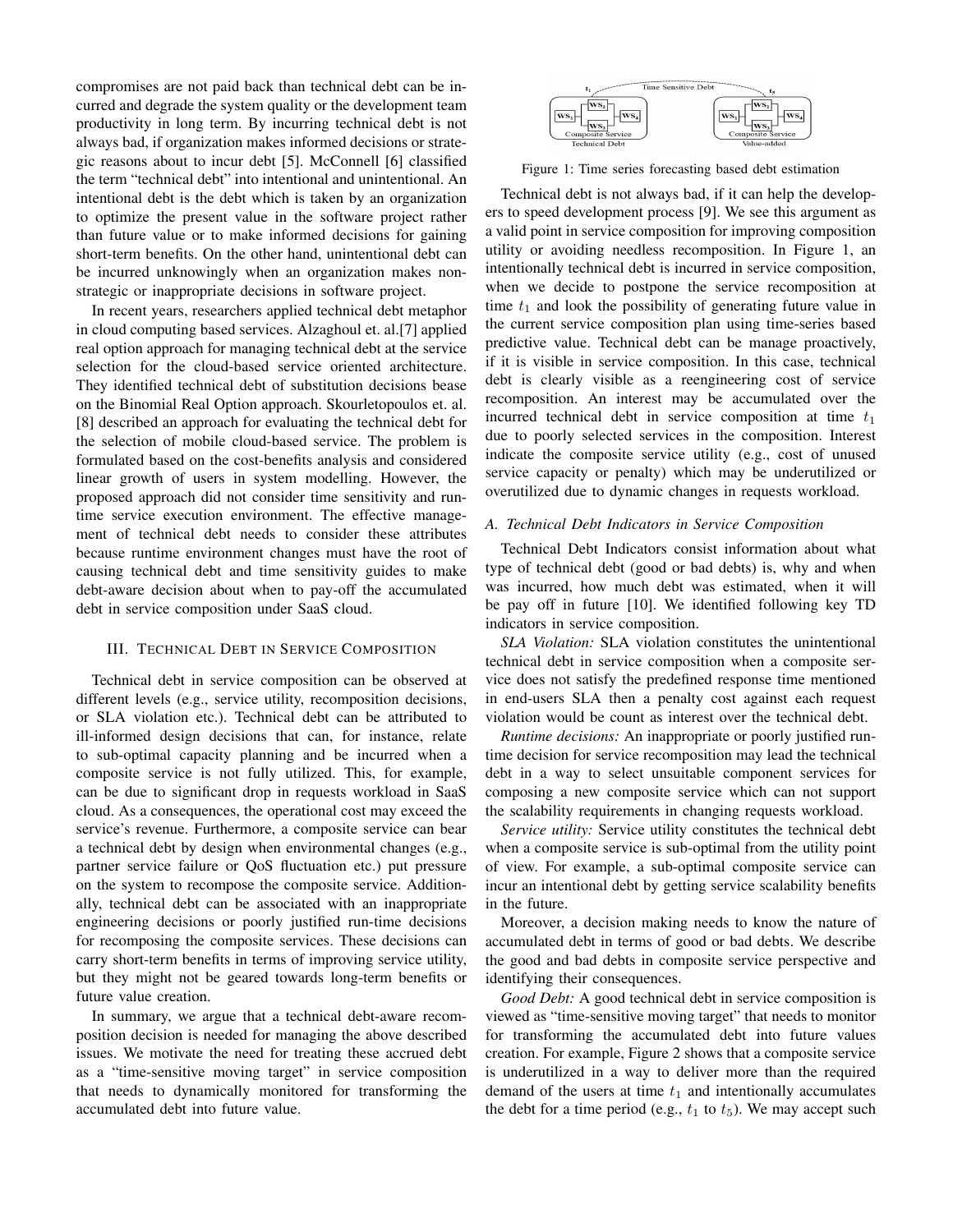debt in a way to consider the future demand for scaling-up the service capacity that transforms the accumulated debt into future values.



*Bad Debt:* A bad debt in service composition may leads the situation of continuous under-utilization of composite service and will not be able to pay off the accumulated debt in future as shown in Figure 3. As consequences, such accumulated debt negatively impacts the service utility that needs to manage by taking proactive decisions.

# IV. MEASURING TECHNICAL DEBT IN SERVICE **COMPOSITION**

In this section, we describe how ARFIMA, a time series forecasting method, can be used to predict workload of a component service. Drawing on the prediction, we then present a formal technical debt model in the context of service composition under SaaS cloud. Such a model identifies and estimates the possible technical debt with respect to the overall utility, which would provide greater insights to the decision making process of recomposition.

*1) Requests workload prediction:* Undoubtedly, the dynamic changes of workload on a component service is the fundamental causes of possible technical debt. To predict such a workload, we use Autoregressive Fractionally Integrated Moving Average model (ARFIMA) [4], a widely used time series model that guarantee the prediction accuracy when a time series contains long memory pattern. We prepared the requests workload time series that contains the number of observed requests at each time interval (e.g., seconds) and feed it as an input to ARFIMA for predicting the future requests workload at every second. Formally, the general expression of  $ARFIMA(p, d, q)$  can be expressed as:

$$
(1 - \sum_{i=1}^{q} \phi_i B^i)(1 - B)^d W_t = (1 + \sum_{i=1}^{q} \theta_i B^i) \varepsilon_t \tag{1}
$$

whereby  $W_t$  is the workload for a component service at time t.  $\varepsilon_t$  is a white noise process. B is the backward shift operator and  $(1 - B)^d$  is the fractional differencing operator. The fractional number  $d$  is the memory parameter and  $d \in [-0.5, 0.5]$ .  $1 - \sum_{i=1}^{p} \phi_i B^i$  is the autoregressive polynomial of order p and  $1 + \sum_{i=1}^{q} \theta_i B^i$  is the moving average polynomial of order  $q$  in the lag operator B. We estimate the value of memory parameter  $d$  using  $f \text{dGPH}(t)$ function in the R forecast package proposed by [11]. The value of  $p$  is the autoregressive order that indicates the number of distinct lags appearing in the forecasting equation, and  $q$ is the moving average order that shows the number of lagged forecast error in the prediction equation.

# *A. Technical Debt Computing Model*

To estimate technical debt in service composition, we adopt the notions of principal and interest [3][10] from technical debt metaphor into a contextualized model for the analysis.

*1) Recomposition Principal:* In the context of service recomposition, we use principal to denote the invested cost of recomposing the entire composite service for improving service utility. The principal can be derived from the resources usages, such as the CPU time or the effort spent by software engineer for the decision making of the service composition. Specifically, we compute the principal for recomposing a service using equation 2.

$$
Principal = E \times C_{cpu} \tag{2}
$$

Suppose that the recomposition process requires 2 seconds (denoted as  $E$ ) and the execution cost of CPU is \$ 0.0025 per second (denoted as  $C_{cpu}$ ), then it takes a principal as 2  $\times$  $0.0025 = $ 0.005.$ 

*2) Interest:* An interest can be accumulated over time on the component service which may be under-utilized or overutilized. In such context, the interests may be accumulated over time on the  $y$ th component service for the  $x$ th abstract service (denoted as  $CS_{xy}$ ). For such a component service, the interests accumulated up to the future  $n$  timesteps can be derived from the actual service capacity (i.e., service throughput denoted as T) and the predicted workload at time  $t$  (i.e.,  $W_t$ ) from equation 1, as shown below:

$$
Int(CS_{xy}) = \begin{cases} \sum_{t=1}^{n} ((T - W_t) \times C) & \text{if } W_t \le T \\ \sum_{t=1}^{n} ((\frac{W_t}{T} - R_{SLA}) \times P) & \text{otherwise} \end{cases}
$$
(3)

Clearly, the interests are different depending on two different scenarios of utilizing the capacity of a component service:

*(a) Service under-utilization:* When the component service is under-utilized, i.e., the predicted workload is smaller than or equals to the capacity of component service ( $W_t \leq T$ ), interest can be calculated as the accumulated cost of unused service capacity. For example, on a component service, suppose that the execution cost of processing each request is \$0.00015 (denoted as C), and a component service has the capacity to process 55 requests per second while the predicted workload on this component service is 48 requests per second. Assuming that the accumulated interests till now is \$1.02, then this component service will carry the interest as  $$1.02 + (55-48)$  $\times$  0.0015= \$1.0305.

*(b) Service over-utilization:* When the component service is over-utilized, i.e., the predicted workload is greater than the capacity of component service  $(W_t > T)$ , the SLA requirement on latency (denoted as  $R_{SLA}$ ) would often be violated  $[12]$ , and thus a penalty rate (denoted as  $P$ ) would be used to compute the extra cost to be paid. Suppose again, for a component service, that the accumulated interests till now is \$1.02, and that a given SLA contains the requirement of 2 seconds latency and the penalty rate of latency violation is \$ 0.0025 per second. Now, assuming that the average service latency, derived from the predicted workload and its capacity,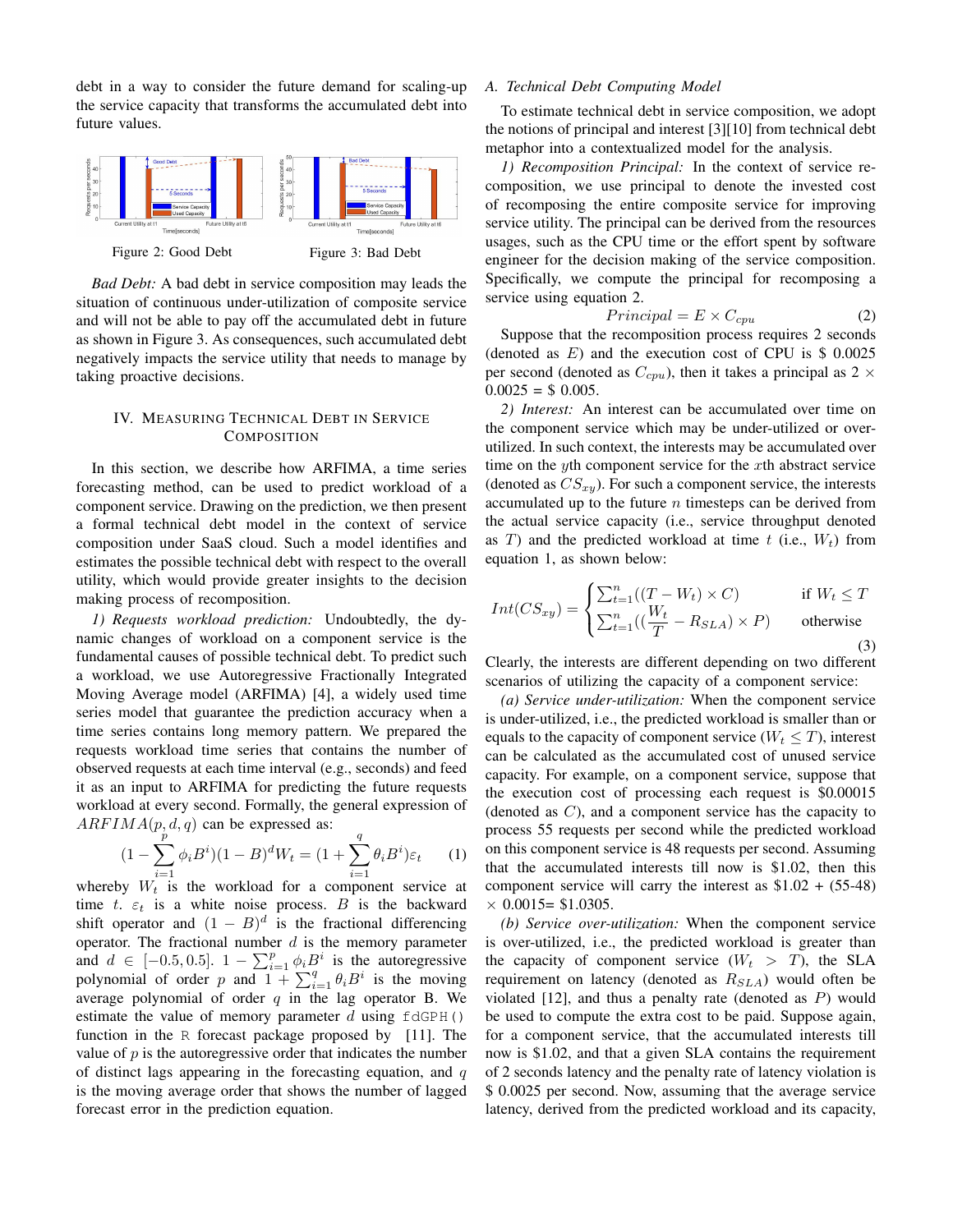is 3.5 seconds, then the interest would be  $$1.02 + (3.5-2.0) \times$  $0.0025 = $1.0237$ .

Finally, up to the future  $n$  timesteps, the overall technical debt (denoted as Debt) of a decision for recomposing the services can be identified and estimated according to the principal and interests, as shown in equation 4:

$$
Debt = Principal + \sum_{x=1}^{k} Interest(CS_{xy})
$$
 (4)

where k is the total number of abstract services and  $CS_{xy}$  is the selected component service for the xth abstract service

## *B. Calculating Debt Aware Utility for Service Composition*

The utility of a service composition consists of the revenue and the fundamental operation cost. In particular, the revenue and cost accumulated for future  $n$  timesteps can be calculated as the following:

$$
Revenue(CS_{xy}) = \sum_{t=1}^{n} W_t \times C_{tenants}
$$
 (5)

$$
Cost(CS_{xy}) = \sum_{t=1}^{\hat{n}} W_t \times C \tag{6}
$$

whereby  $C_{tenants}$  is the charge to the tenants per request, which directly contribute to the revenue generated by the composite service.  $C$  is again the cost per request to the SaaS provider for using a component service and its infrastructure.  $W_t$  is the predicted workload at time t. Combining with the debt model, the utility of a service composition (denoted as U) decision for future  $n$  timesteps can be calculated as:

$$
U = \sum_{x=1}^{k} Revenue(CS_{xy}) - \sum_{x=1}^{k} Cost(CS_{xy}) - Debt
$$
 (7)

Such a utility model is debt-aware and predictive, which helps to consolidate the decision making process of service composition.

Table I: Simulation Parameters

| Parameters                                                                            | Numerical Value  |
|---------------------------------------------------------------------------------------|------------------|
| $C_{CDU}$ : Recomposition cost (e.g., engineering efforts<br>plus CPU execution cost) | 0.0025(S)        |
| $C$ : Per request execution cost                                                      | $0.00015($ \$)   |
| $C_{tenants}$ : Per request tenant's cost                                             | $0.00025($ \$)   |
| $P$ : Penalty per request                                                             | 200% of its cost |
| $R_{S,I,A}$ : Response time (SLA)                                                     | 1 seconds        |

Table II: Evaluation of Predication Accuracy

|                     |        | Theil<br>`oefficient |
|---------------------|--------|----------------------|
| Workload<br>Request | 4.0190 |                      |
|                     |        |                      |

Table III: Number of Good and Bad Debt for All 3600 Seconds.



# *C. Identifying Good and Bad Debt*

According to our definition about the good and bad debt in section IV, the debt depends on the service utility over execution time. Our approach dynamically monitors the service utility for the future timesteps. The incurred debt can be considered as good or bad based on equation 7, suppose the overall utility  $(U_t)$  generated at time t is \$1.5 along with debt acceptance and for the next monitoring period, the predictive utility at  $t+n$  is \$ 2.0, which implies that the accumulated debt at time  $t$  is good and it should be accepted. This is because the accumulated debts in the past would be paid off by  $t + n$ , leading to an anticipated improvement on the overall utility. Otherwise, the service capacity can become underutilized and accumulates the bad debt that is unlikely to be paid off in future. Specifically, We calculate the good and the bad debt using following equation:

$$
Debt = \begin{cases} Debt_{good} & \text{if } U_t \le U_{t+n} \\ Debt_{bad} & \text{otherwise} \end{cases}
$$
 (8)

The notion of good and bad debt provide a simple, intuitive, yet effective way for the service provider to make more informed decision on the recomposition of service.

## V. EXPERIMENTAL RESULTS

## *A. Experimental Setup*

We extended the Service Composition Middleware [13], a tool for modelling and simulating multi-tenant service composition. Such a tool exploits evolutionary algorithm to optimize service composition in the SaaS cloud. On top of that, we implemented our approach to identify and estimate technical debt throughout the life-cycle of a service composition. In particular, our experiments aim to answer the following research questions:

- RQ1: Whether the approach is sufficiently accurate in estimating the technical debt (and utility) for service composition in SaaS cloud?
- RQ2: Whether our approach can successfully identify good and bad debts?

We conducted all experiments on the same machine with Intel Core i7 2.60 Ghz. Processor, 8GB RAM and windows 10. We use Sales CRM, a real-world application, as our testing environment (shown in Figure 3). The Sales CRM application processes the incoming requests workload (actual) as shown in Figure 6. In our experiments, the workload is collected from the 1998 FIFA World Cup website trace [14] for the length of 7200 seconds. To evaluate the prediction quality, we preprocess the workload by using the first half as the samples for training the forecasting model, while the remaining workload data is used for testing the accuracy. We conduct a monitoring every 5 seconds. The ARFIMA model is implemented using the arfima package in R [15]. We run a simulation on multi-tenant middleware by implementing our technical debt approach with the simulation parameters shown in Table I.

## *B. Results Discussion for RQ1*

To predict the workload for each component service, we fit the ARFIMA model and evaluate the prediction accuracy using common accuracy metrics[11]. These metrics contain Mean Absolute Error (MAE) measures the prediction accuracy by averaging the absolute value of the difference between actual value and predicted value, Root Mean Square Error (RMSE) is a standard deviation which is measured by the difference between the actual value and predicted value. Moreover, Theil's coefficient indicates the good forecasting if Theil value lies between 0 and 1, otherwise shows the poor prediction. Table II provides a summary of the mean accuracy of predicting